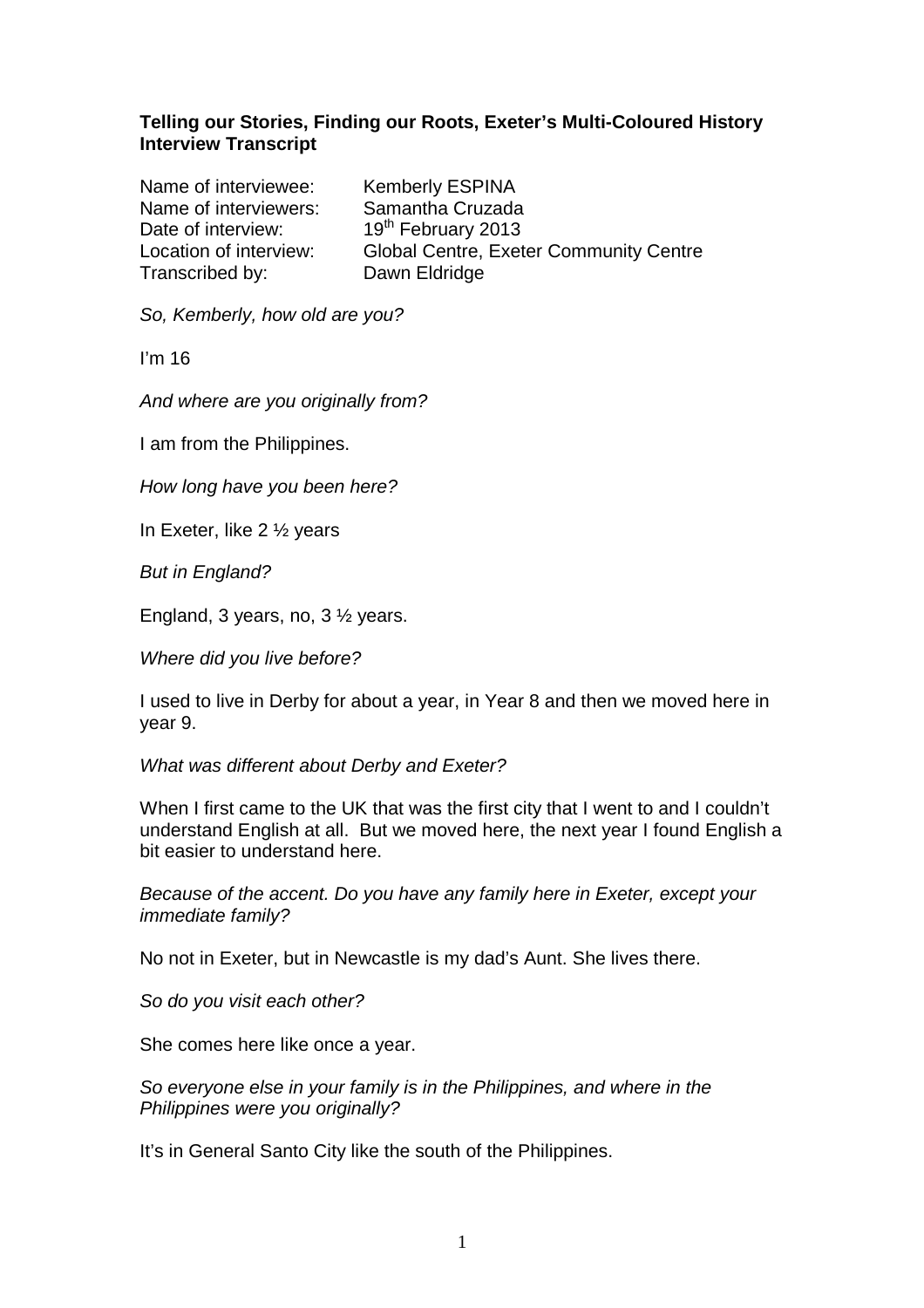#### Tell us more about what it is like there.

It's OK, I think it's safest place, it's surrounded by mountains that why there's not much like disaster happening, and we have this festival, it's called Tuna festival, in the whole Philippines there's like festivals in each city. We have Tuna festival because whenever someone catch tuna it is massive, I don't know how big it is.

## Get loads of tuna, that means you are in the seaside, the city? I've heard that within Gensan General Santo City there are loads of famous people there?

Yes, this guy, he is called Manny Pacquiao and he is like a famous boxer and he won loads of awards after beating other boxers. He is quite popular and Filippinos call him like someone who makes Filippinos known, that's the reason why Filippinos know each other in other countries.

#### What are the pros and cons of living in GenSan and in Exeter, like compare them?

You have them because in GenSan I don't have any relatives either, it's only me and my parents and my brother and the same thing in Exeter as well, but it's a bit better because I was born there and lived there for 12 years so I got used to it more, longer than compared to Exeter. That's why I feel more comfortable there than Exeter.

# You said that you don't have any family in GenSan. So that means that your parents came from a different place in the Philippines, where exactly?

My Mum is from Roxas City and my dad is from is from Iloilo city and they moved to GenSan because my dad needed to move there because of his job and I was just born there.

# Is there like a different language where your parents came from?

It's not a language, it's a dialect like, for each city.

#### Do you know both?

Yes I understand the dialects, but I don't speak it fluently.

#### Which one?

Because my parents both had the same dialect, I can't speak it but I understand it.

#### So why did you come here in the first place?

At first because my Mum wants to work in other countries because in Philippines the payment in job is not that big, so she wants to move to another country, and she applied to Canada but she wasn't accepted. And this person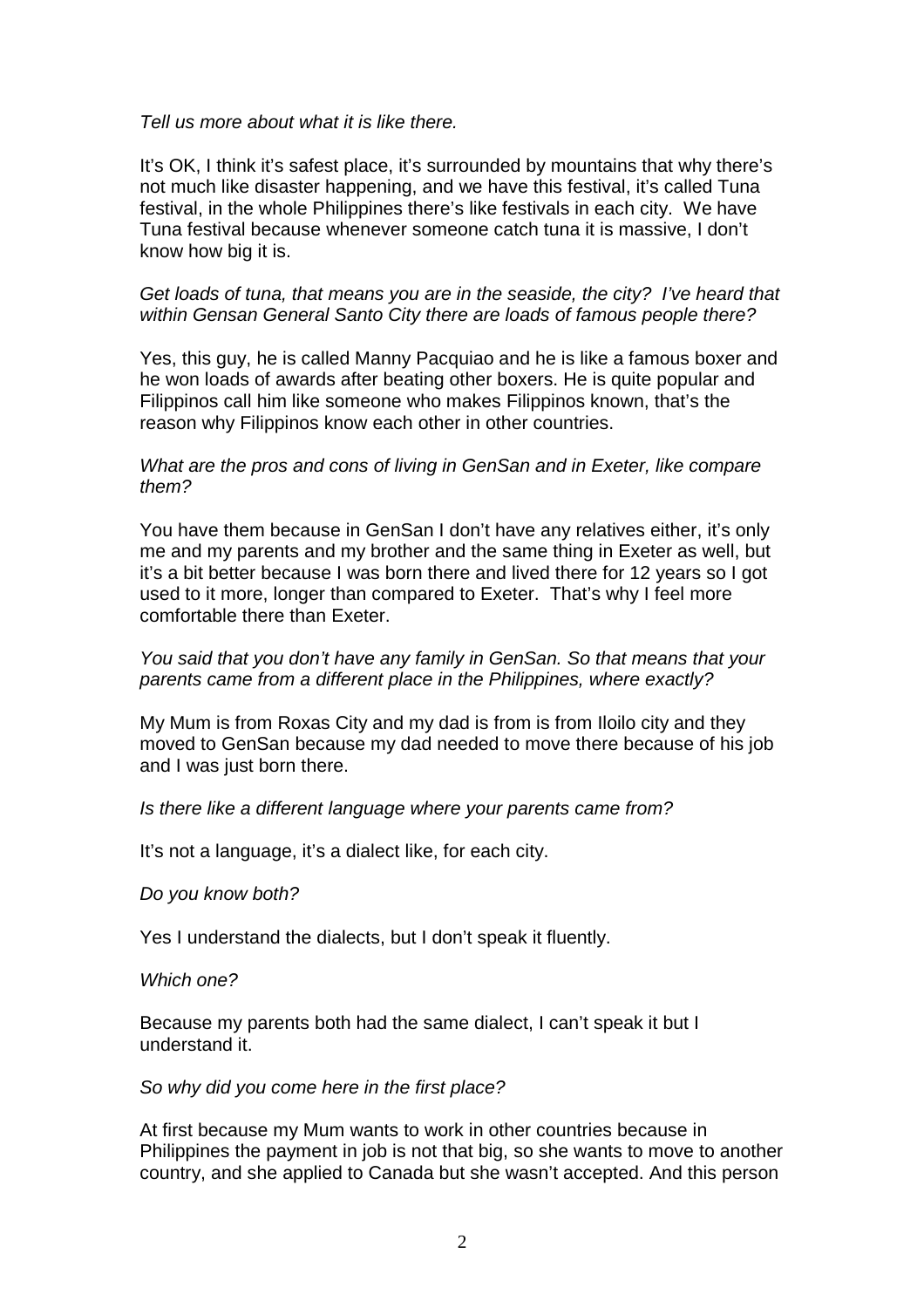told her to go to UK and she went here, and then after like 4 years, because my brother is nearly 18, they want him to move right away so he can be independent. Because if he is over 18 and he moves to the UK it will be hard

### He will have to get a student visa

Yes that's why both my brother and my dad moved here and I stayed in Philippines by myself with my aunt and uncle for three months and then my Mum told me to come here.

So how long before you said that your Mum came here first, how long was the gap, how long was she abroad for?

Can't remember.. I think 7 years.

So you were away from your Mum for 7 years?

Yes, it's not exactly 7 years.

Did you miss her during that time?

Yes.

So when you finally came to Exeter, you were very happy because you got to be with your Mum?

Yes.

#### Do you remember the first day in Exeter?

My first day in Exeter was not because we moved here, it was my brother's birthday because me and my parents lived in Derby and my brother lived here by himself, so after we went here to celebrate his birthday, and we came here but it was bank holiday and in all the shops, there were no people and I thought this was a city and expected loads of people, but the next day there were a lot, and the weather is a bit wild compared to Derby.

What do you like and dislike about living in Exeter?

Because it doesn't snow a lot, it's safer I think [laughs].

You don't like the snow?

Yes, because it's slippery and I'm scared if I slip I might die.

So you prefer like hot weather?

Yes because that's what we have in Philippines, but at first, because I'm from a hot country, I want to see the snow. I thought the snow is like fluffy but when I touch it that's fine but when I see it again.... [inaudible]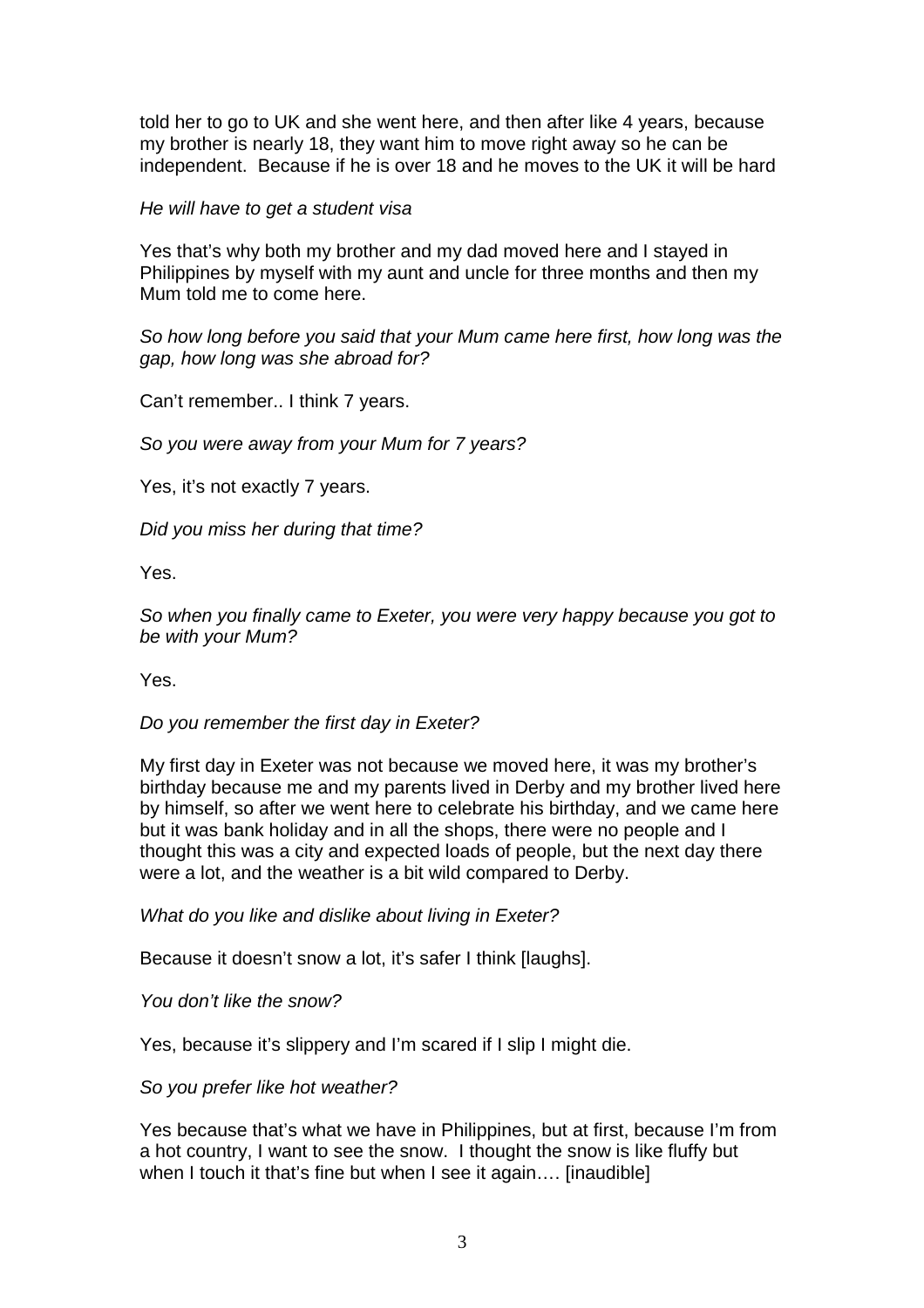Did you experience any time when you fell in the snow?

No, I walk very slowly because I'm scared.

Have you been ice-skating? In the Philippines or here?

Yes, because when I was Philippines I was 12 years old and my parents are really strict, they don't let me go, but when I came here I think they find that this country is a bit safer that's why they let me like go with my friends.

Do you think British parents are more lenient, less strict than Filipino parents?

Yes because here they like let other kids stay really late but in the Philippines you wouldn't see like teenagers staying to 9o'clock.

Do you think it's got to do with the culture?

Maybe.

Do you think the Philippines is like more family oriented than here?

Yes, because the parents always think about the child's future, that's why they have to be as strict as much as they can, so that the child can have like a better future.

What do you mean by a better future?

Like get something good for a job.

So is education really important?

Yes it's very important in Philippines so all of us need to go to school, but we had to pay for school, like in primary

# In England?

and secondary but in Philippines you need to pay things like kindergarten something and some people, like kids they don't have money to go to school and I feel that's really sad because I want them to go to school as well, but then when I came to UK I feel really lucky because I don't have to pay for school.

Ok, do you feel, because from what I've researched, there's a lot of street children in the Philippines, so when you ever visit there do you feel sorry for them?

Yes, cos I feel lucky that in the UK I got to do what I want more and my parents gave me more opportunities to do this and do that and get what I want, and then when I see them when I go to like Philippines for a holiday, I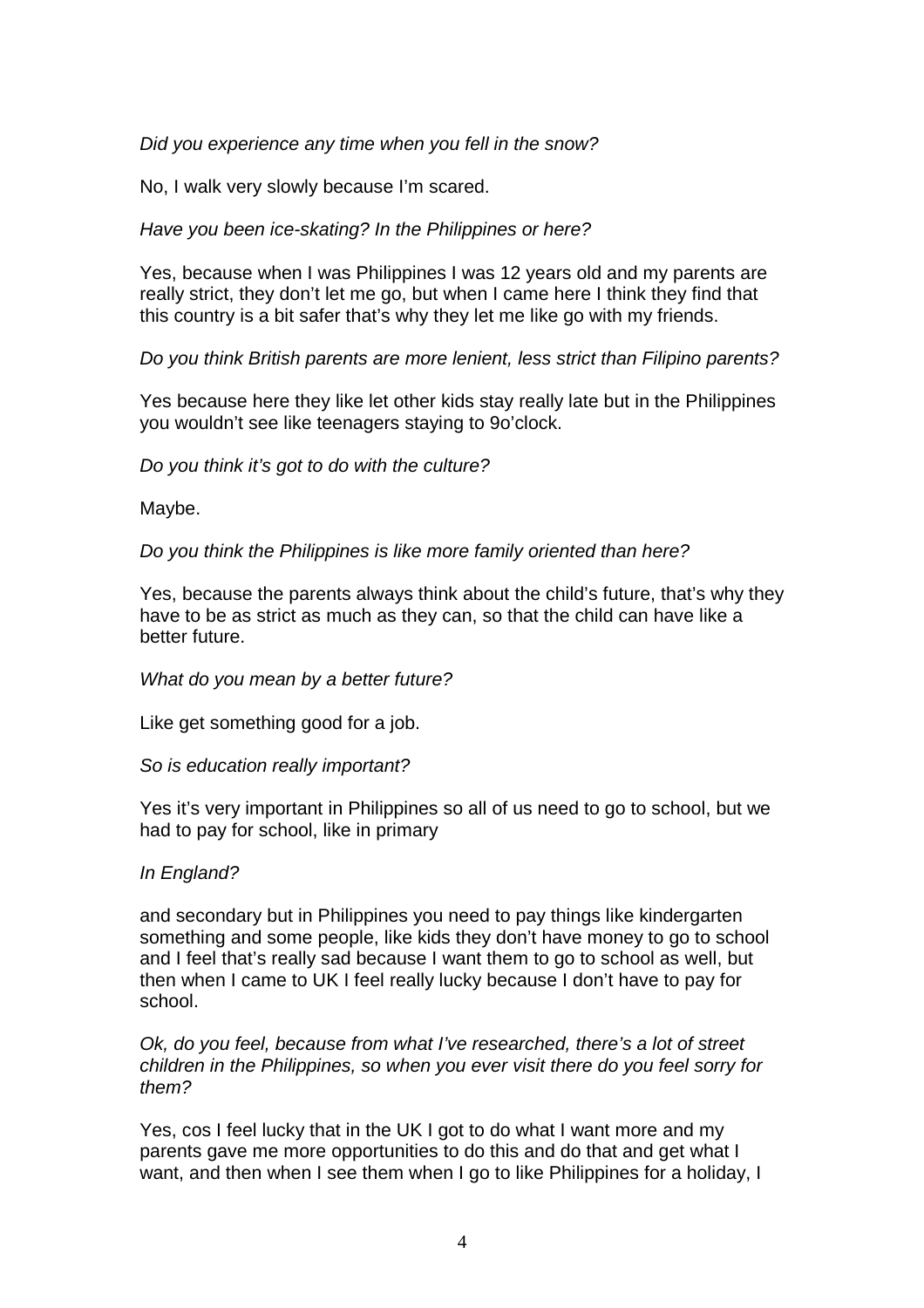feel bad when we're in the car, I feel bad for the kids cos they like beg for food and stuff.

Your parents, you know, are they really strict when it comes to allowing, do they really want you to get good grades and pressure you at times?

Sometimes they do, they don't really say you have to do this and that, I just have that feeling that I have to do well for them.

Due to your background and coming from the Philippines? Do you feel that there is more freedom here in the UK than in the Philippines?

Yes, I think so because my parents will let me stay like 9 o'clock at night, but in the Philippines I need to have time when I need to go back home at that exact time and if I don't go back the exact time they will get mad at me.

Is it due to the fact that it's more dangerous in the Philippines?

Yes it is, because you might find drunk people at 6 o'clock at night sometimes.

So do you go on holiday to the Philippines?

Yes, like once.

Do you feel comfortable there still, or do you feel foreign?

I feel a bit weird when I came there, I didn't expect to be that hot, it was so hot and I was wearing like a jacket, from the UK it was quite cold and I was wearing a jacket and when I got off the plane and went outside the airport, it was hot and there was like loads of pollution and I felt this completely different than UK, so I felt weird and I didn't know how to like buy stuff there any more

### A bit hard to adapt like seeing so much change over the years? So when you came here did you feel more Filipino or more British? Or a bit of both?

A bit of both, because I stayed in the UK, before I went to the Philippines, I stayed two years here and then I got like a bit of the culture and when I got there I didn't eat like Filipino food that much any more, I eat like English food here, and my aunt said that you are very different now, you don't eat this kind of stuff any more.

With your parents, they grew up in the Philippines, they are more Filipino than you, because they haven't been here all their lives, but is there any conflict between you, like certain beliefs for example?

You know in the Philippines when they were young, you had to respect your parents like 100% but here because, I don't know, sometimes I talk back to them and they would get mad at me because I do that. Because when I was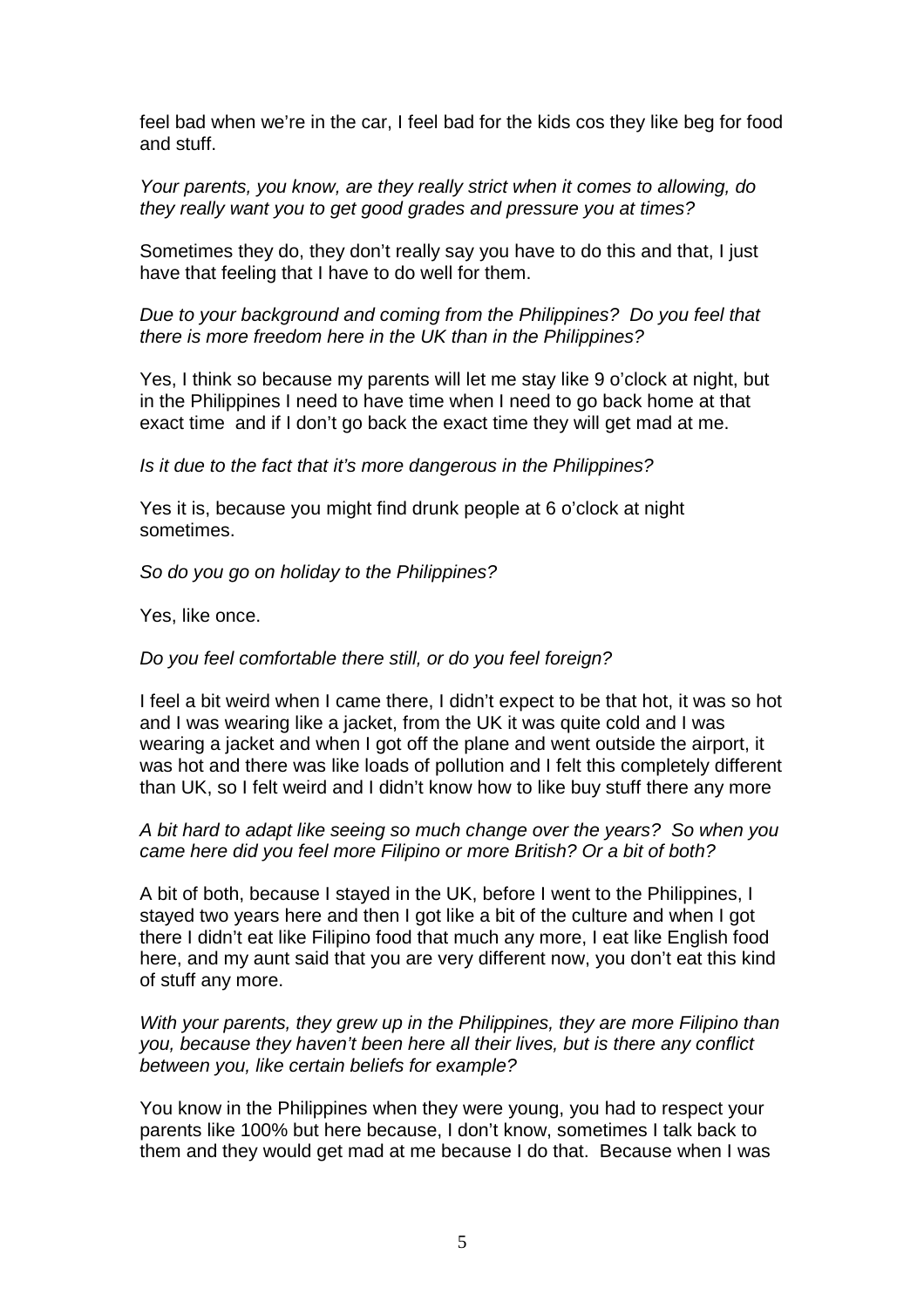in the Philippines I don't, but when I came here I just naturally do and we have like arguments.

So you think British culture influenced you? Do you feel more independent here?

Yes, because here I can go like by myself anywhere, but in the Philippines I need someone to go with me. Before I was..

So feel more grown up here?

yeah

Is that a good or bad thing?

I think it's a good thing because it's a good thing to be independent because somewhere in the future I'll be by myself but, I don't know, at the same time it's bad because, in the Philippines family's really important because, for example, even if you are like married you need to look after your parents. Whereas if I become independent I might forget my parents and that's a bad thing.

So do you think you are going to have like more balance?

Yes I think I should.

Earlier you talked about those festivals in the Philippines, what other festivals are there?

I am not really aware of the other cities, but in my city we have Tuna festival, the celebration of like, we have this parade of something that different students from school, they do performance about tuna they do dances as well.

Have you heard of the other festivals, like Dinagyang?

I've heard of it but I don't know how they celebrate it.

Do you know it's like tribal things?

No

Have you ever been like to a festival in another place? When you come to visit your other family?

No

How did you make friends here?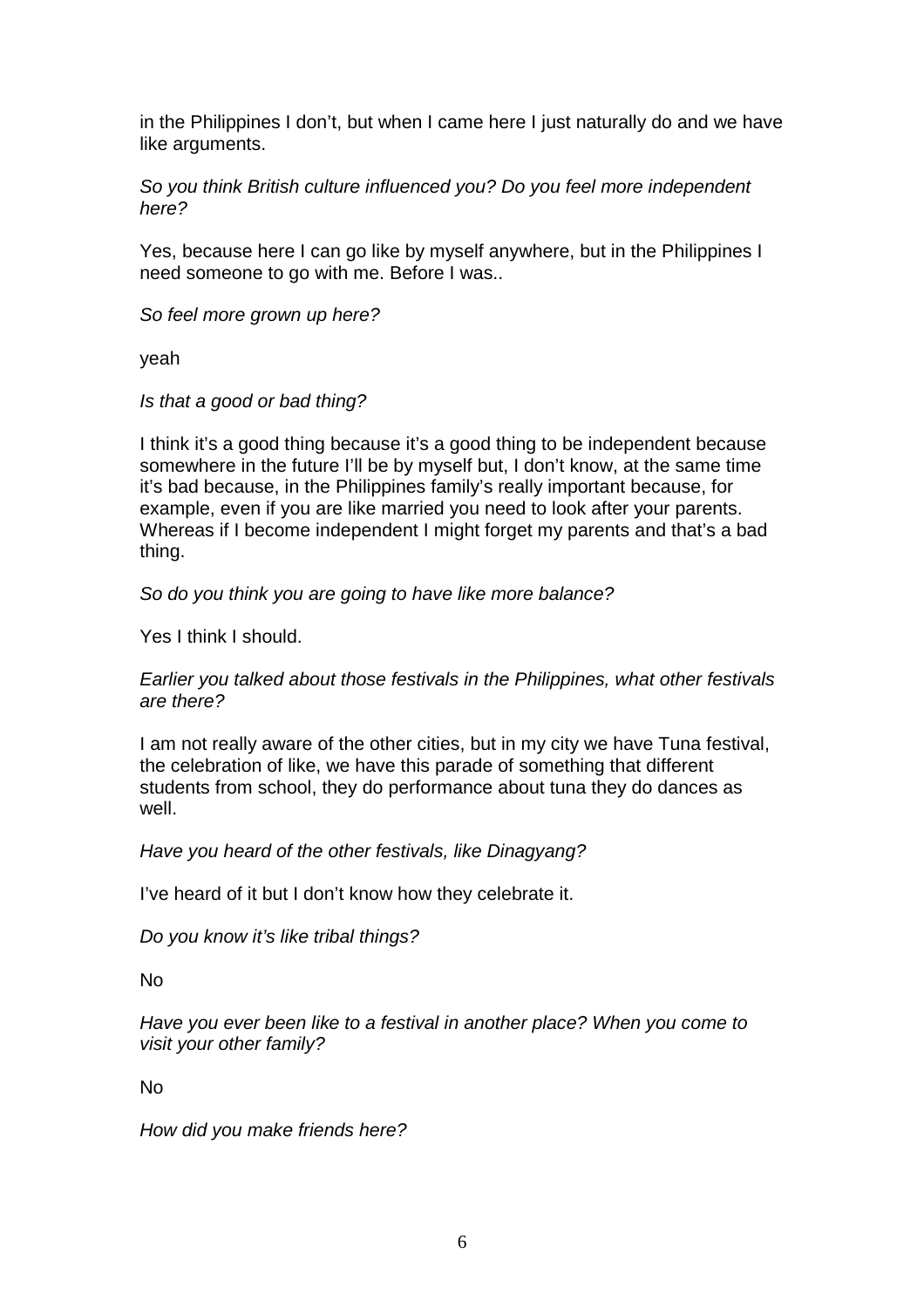In Exeter when I came here I met a Filipino girl and I just naturally became friends with her, because we were from the same like country and she speaks the same language as my parents, that's why we just got like close and she got friends as well and I just got naturally friends with her friends.

So your friendship group is like a mixture of races?

Yes it's all different cultures.

Can you name a few?

Chinese, Bulgarian, there's one English.

Is it hard for you to make, like you have a friendship group, to be acquainted with other groups?

Yes, I think so because I got used to my friends and I don't talk to other people that much

At school?

Yes, I don't talk to them that much. I think because we don't share the same interests, and the friends in my group, we share the same interests.

Do you think it's got to do with the part of the world that you come from?

I don't know.

Are you a member of a faith group?

Yes, I'm a Roman Catholic, Christian, religion.

Is it because of where you are from that you've become, or you were born…

Yes, my parents are both Roman Catholic and in Philippines if you are from a religious group [inaudible] it's all different, if you were Muslim your child would be Muslim if you're Roman Catholic your child would be Roman Catholic. And if you were born in Philippines you have, you need to have a religion because if you don't, because we believe if you are born you have a sin already and you need to have baptism in order to have get of that sin. And everyone in the Philippines has got religion 99% of them.

Do you share it with anyone, like the religion?

Yeah, most Philippines are like Christian, Catholic.

On a different topic now. In the Philippines do you find there are a lot of different racial groups as well – because there are people that are more Spanish, more Chinese and more Malay influence – do you notice that?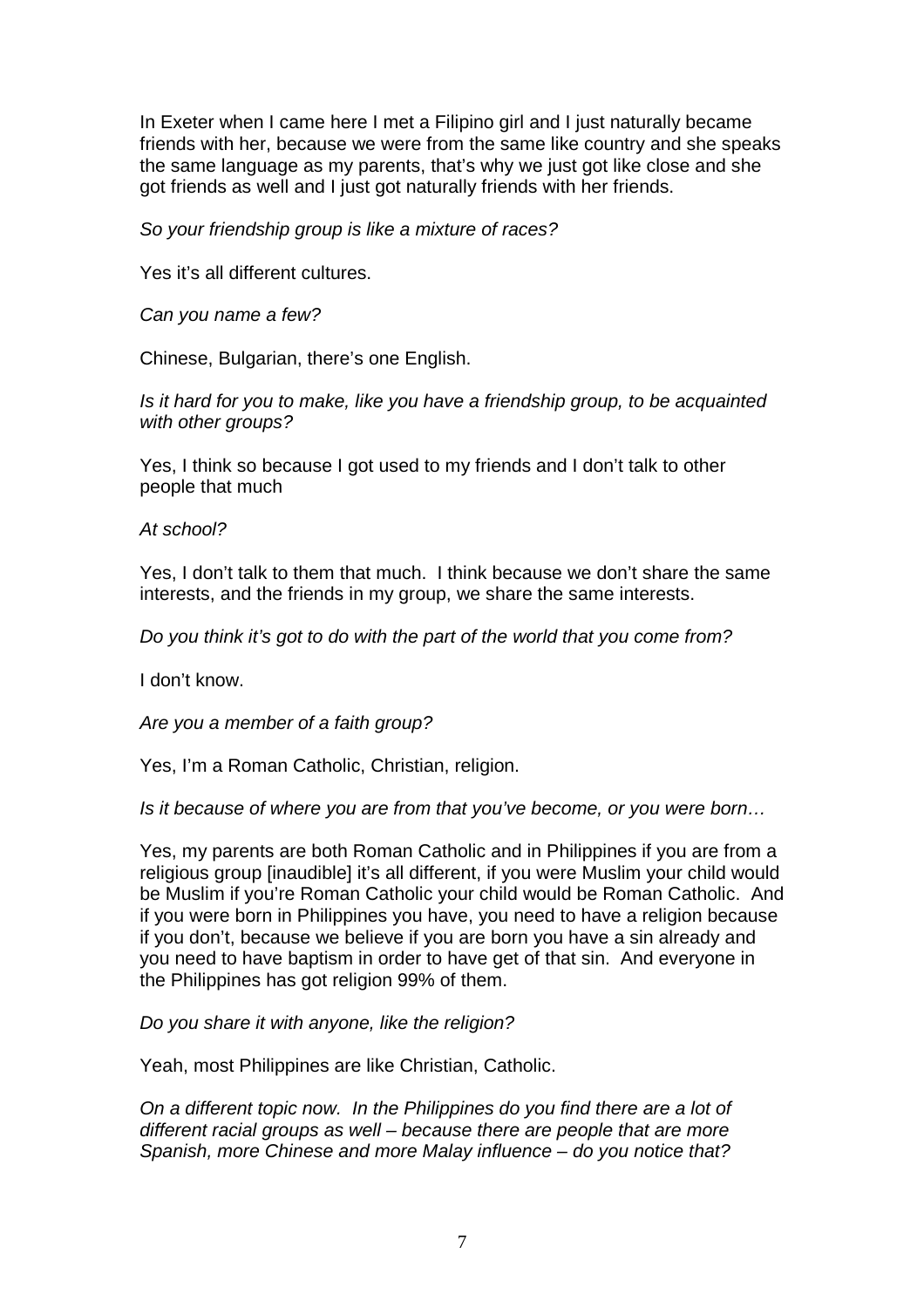Not like whole Chinese or Spanish, but a lot of them are like half Spanish, half Chinese, I think it's because loads of tourists like go to the Philippines.

Do you think that's why the Philippines have like kind of trouble with identifying, identity?

Yes, sometimes you might see a Filipino person who might be half Chinese or half-Spanish.

So to you, what does it mean to be Filipino? Is it do with ethnic, or nationality or just the country in general?

To do with the ethnic, because if you moved to another country you could change your nationality. It's not about being in the country as well because you are you. You being a Philippino, even if you move somewhere, you can't really change. Because if you lived there, you would get like things that you can't get rid of and sometimes, even if a Philippino is born in another country, your parents are still Filippinos and they will teach you Philippino stuff.

Like what kind of stuff?

The way Filippinos… I don't know

Do you think, do you consider yourself British?

Legally yes [laughs], but not really 'cos I am still Philippino and I didn't really stay in British that long. And also I just like the food

You like British food. But do you like Philippino food as well? Or what do you prefer?

I prefer British food.

Do you play any sport?

No, I hate sport.

Does it have to do with your country, do you think? Because Filippinos don't do sport?

No, I think most Filippinos like sport, but me personally, I just don't like it.

How come?

I'm not good at it.

How many languages do you speak?

Like Tagalog as a language but I speak different dialects. In my city Somsaia but my parents are Ilongo.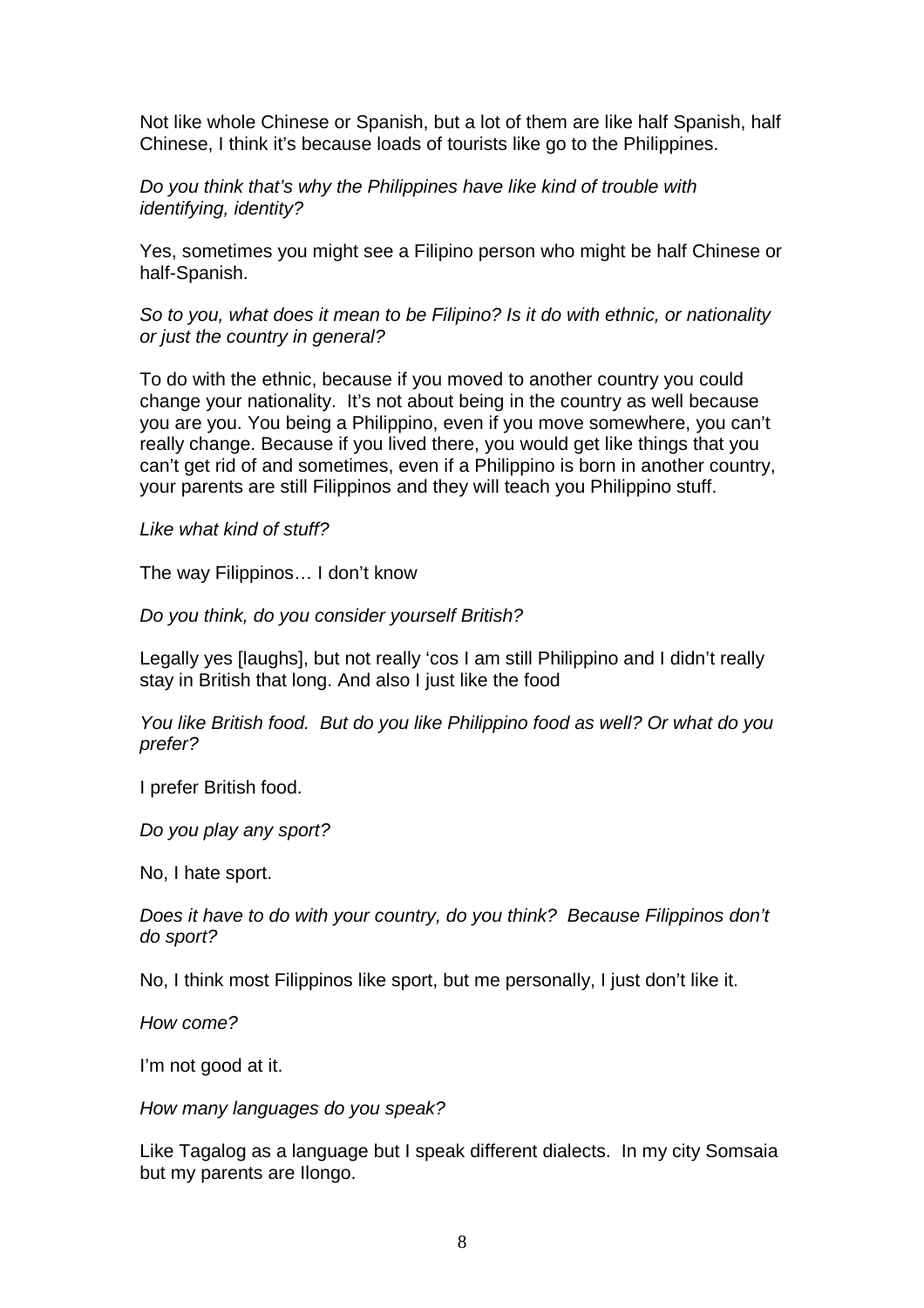Can you say,,, Teach me.

Which one from my city or my family. In my city…

How do you say 'good morning'?

 $\Box$ 

Is that from your city? GenSan

Yes, its from my parents.

 $\lceil$ How do I say 'I love you'?

 $\lceil$ 

What language is that?

Tagalog.

Is that the national language? And what other language?

I can speak English. [laughs]

Is from what I've read, English a national language as well?

In my country? It's a second language that most people can speak.

Nearly everyone can speak English

But not like very fluently

What language do you think in?

Tagalog, no my dailect

Because the Philippines have been conquered by quite a lot of countries..

Yes, Spanish and Japan and America

Do you think that has influenced the language?

Yes, in my parents' city, most of the words is like Spanish, I think because the conquers… and the way we pronounce the words, it's like Japanese.

By syllable by syllable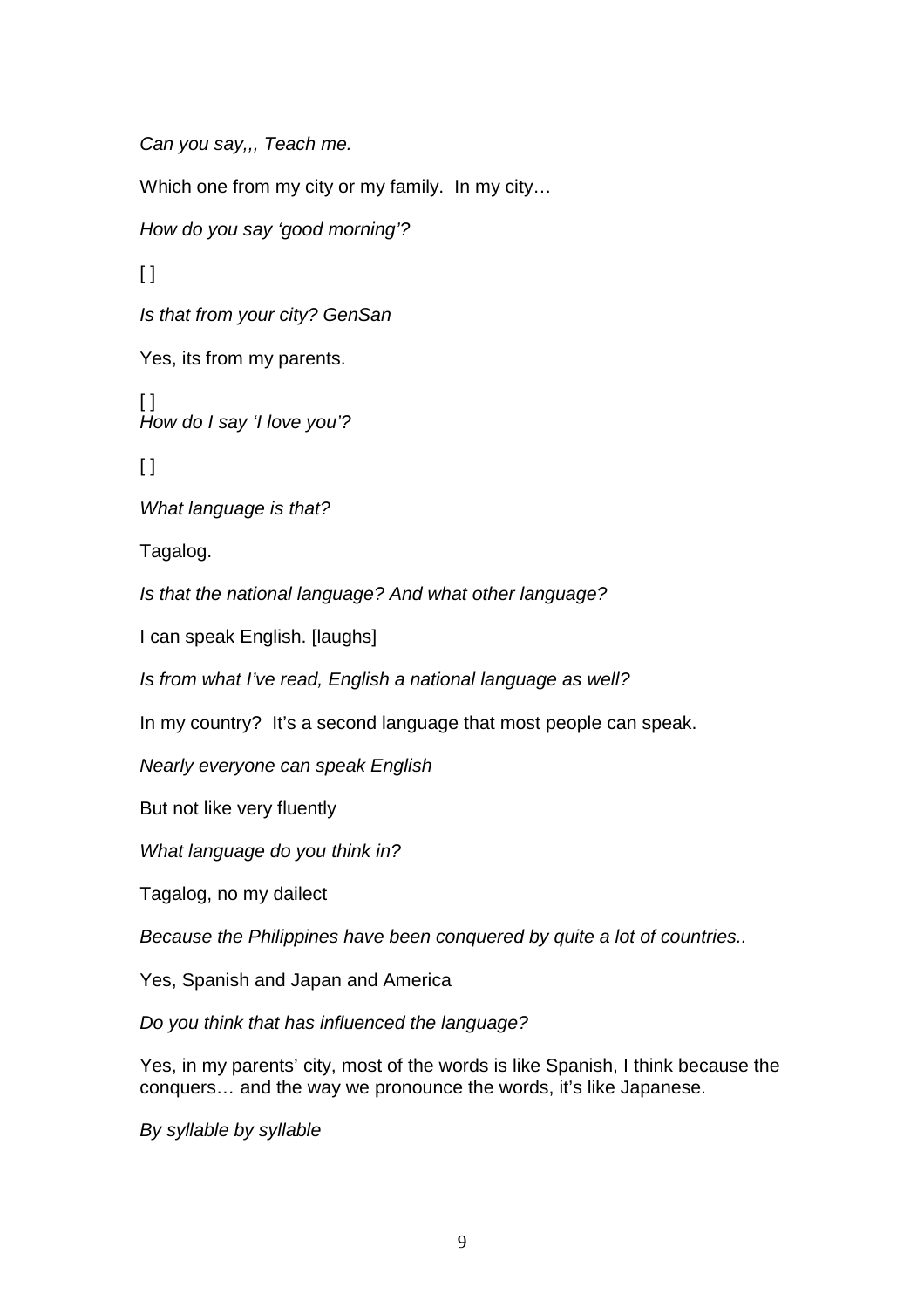Yeah, and I think the fact that we have English as a second language, is because of America conquered us.

Do you think Filippinos are proud of being Philippino? Or do you think they want to be like someone else, like American for example?

Generally I don't know, but me personally I'm proud to be a Philippino, but generally I think some Filippinos want to be something else.

Why do you think that is?

Because, I don't know, I think they are unhappy what they look like..

Look like physically?

Yes

Is there a belief in Phlippines about what you look like…?

I don't know, they just think that Filipinas are ugly or something [laugh]

So are they proud of their skin colour?

No, they don't like dark

They want to be white?

Yeh.

Does it have to do with being conquered by foreign countries that have white skin that they've given out that attitude that white is better?

I think it's because of the media, like all the artists have got white skin, and I think the people that watch them in shows are affected and they want to look like them, have like white skin.

Do they get like treated and stuff to get white skin? What are your opinions of that?

I don't know, because if I go to the Philippines I have quite white skin. If I am here I look dark but when I go there most people mistake me as Chinese.

OK. What TV shows do you watch, do you watch British ones or Philippino ones?

I don't watch British ones, because if I watch a drama I want to watch from start, but most of it like Friends been going forever, they start ages ago and I wouldn't be able to understand anything. But at home we have this thing called TFC – The Phillipino Channel and this shows all Philippino shows, like dramas.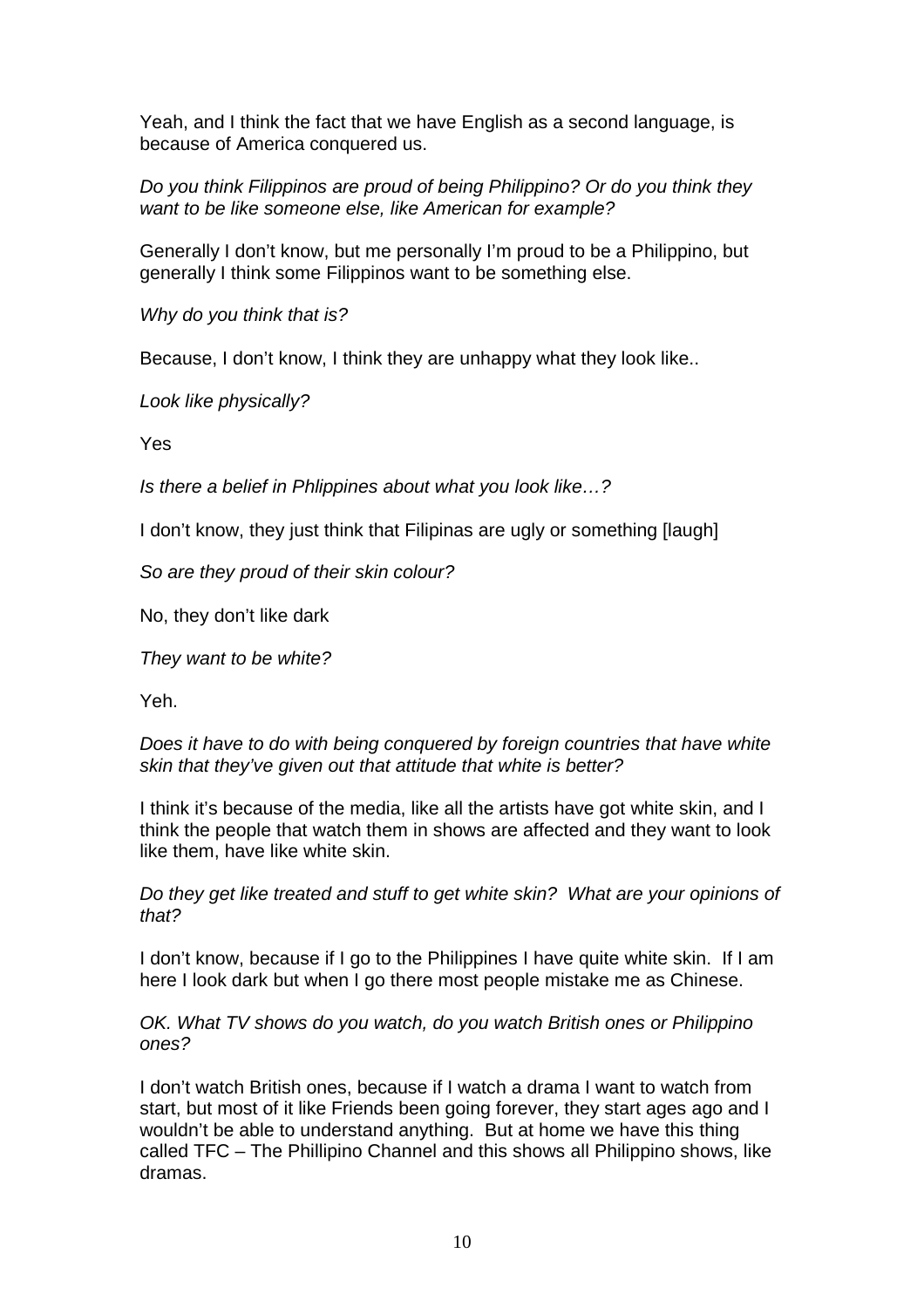And do you feel more comfortable watching this kind of dramas?

Yes, we usually watch it more than British ones so…

And do you watch any other kind of media, not just Philippino ones?

On the internet I watch Korean drama.

Why do you like Korean dramas?

Because before I watched this show, they had dubbed this show in Tagalog in my language. It's a Korean show, they showed it in the Philippines in my language but I didn't like the voices so I searched the internet and when I watched it again I started liking it from there and I just read subtitles.

There's quite a lot of migration, like there's a lot of Korean coming to the Philippines. Do you think that is affecting the identity of the Philippines?

No, not really because the Koreans they don't really stay there for a long time, they just go there for a year and they go back to their country.

But do you think it is kind of helping Korea and the Phillippines – kind of like intermarriage and stuff and accepting each other's culture?

Yes, it does because if for example a Korean goes to the Philippines and they make friends with Philippines they share their cultures, they just become friendly.

Recently there's been a Philipino community established – how do you feel about it?

You mean Phililppinos in Exeter? We have this community group here…

How did it come about, the idea?

I don't know – my parents know but I don't know.

It's like were there like candidates?

Yes, they vote for this person to become president and secretary like that, it's all Filippinos. They did that thing like how Filippinos can actually live better. Like for example, this person can become the president of the community and made this project for the young people in Exeter, like teenage boys to have basket-ball games.

Does it organise games that like encourage unity?

Yes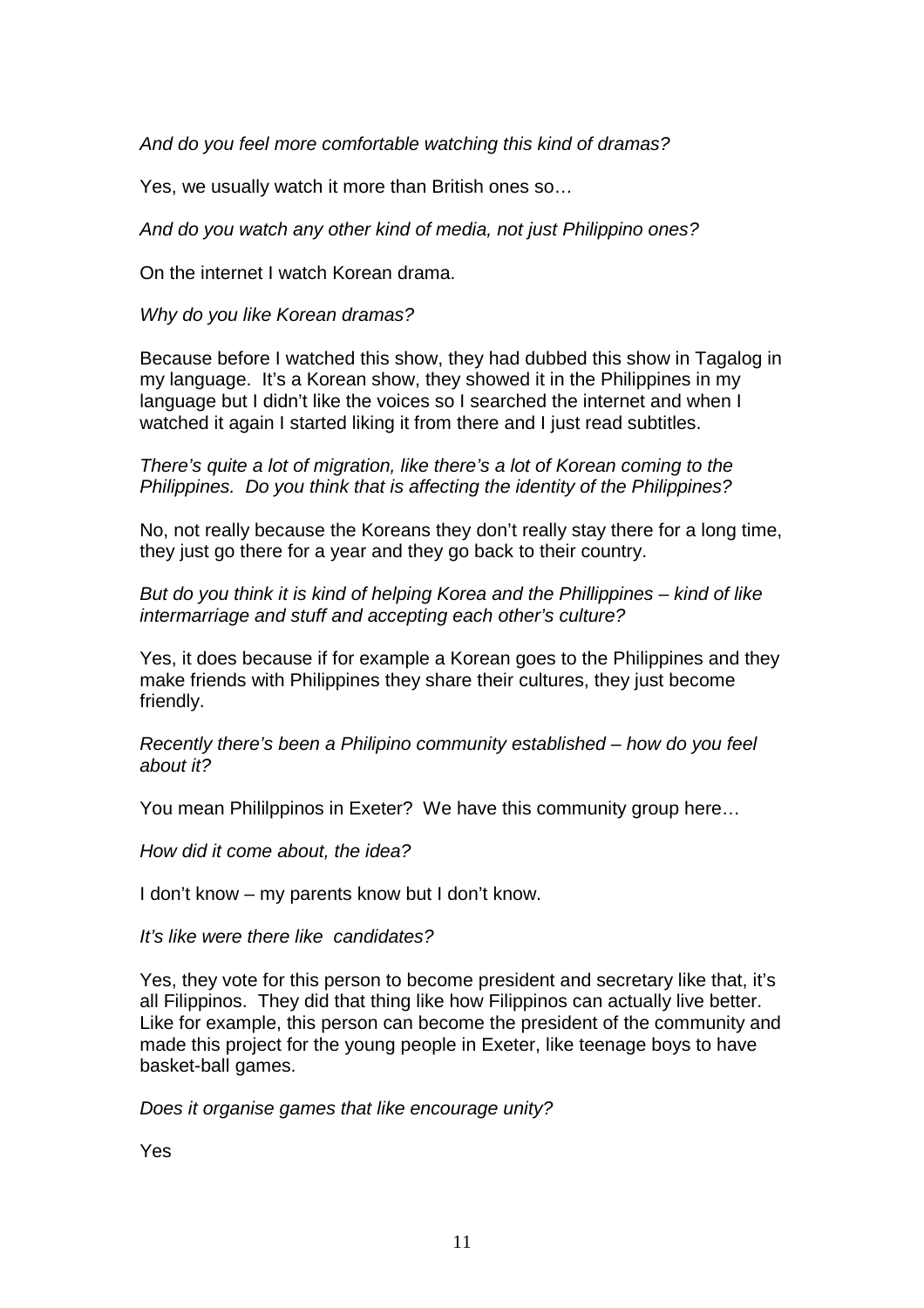Have people been rude to you about where you are from? Have you experienced any racism?

Sometimes, but I just don't mind it. They don't really do it all the time but if they do, I can't say that it's racism. I just ignore it.

What kind of things do they do?

Teasing.

Is it in your school?

Yes

Do you ever tell the teacher about it?

No

Does it make you, does it feel like a kind of hatred for them or just annoyed?

Not really.

You don't really care?

Yeah

Your opinions of them don't change because they treat you that way?

Yeah

Have you seen anyone else racist to other people? Or have you seen them isolate someone? For example, have you seen someone like sitting by themselves in your own school?

Yeh, sometimes, there are people like by themselves and I don't know them are they like year 10 or year 9, but they are by themselves, they don't have any friends and every time in lunch or break, they eat by themselves. I feel sorry for them because they don't have any friends.

Are they not British?

No, they are like Asian.

What do you think should be done about it?

I think the school should have, should have this thing where people who doesn't have friends like talk to each other so they become like, friends.

Can you tell us a story or a historical fact about the Philippines?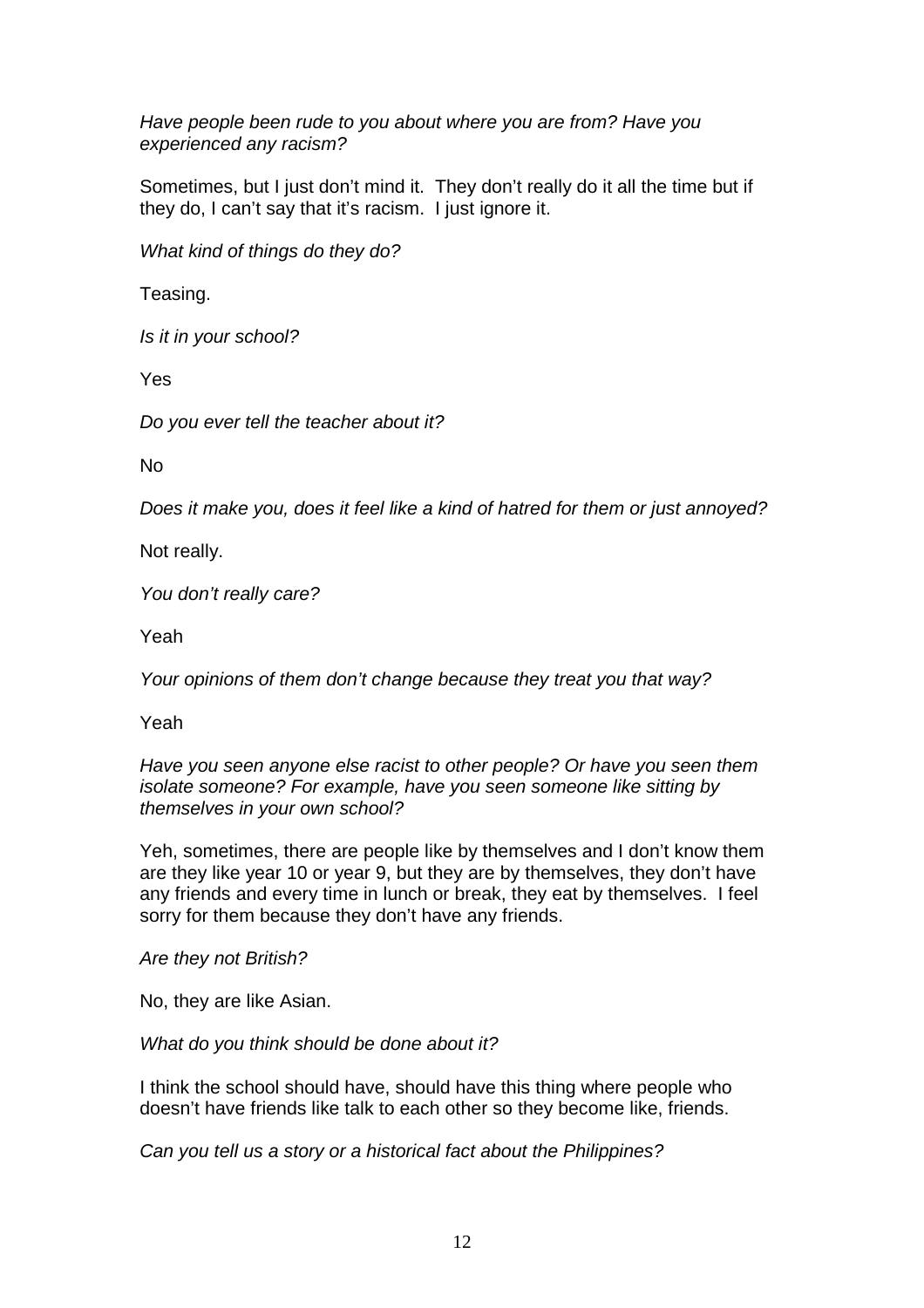There's this person, he's called [Jose Rizal?] he's a Filipino person and he's very smart and he went during the time when Spain was conquering the Philippines, he went to Spain to learn to speak Spanish to with the Spanish people he could talk to them. He's like person who doesn't like violence, so he wrote a book, it's called El Filibusterismo it's a Spanish book I don't know what it means. He wrote a story about something, and he gave it to the Spanish government to read it. I think it just shows the way the Spanish treats Filippinos.

## Was he killed because of this?

Yes, he was killed in Luneta Park, he was killed there. I think he was facing in front of the people killing him, because he doesn't want to face back because he's not a coward that's why he want to face in front of them and they can just kill him straight away.

So you mean in the military when they kill people in the olden days, they would normally look back, He would just face back to show he wasn't a coward? That's why he's recognised

Yeah, He's like called a national hero and he's been on a peso, on money, on coins, his face.

Have you ever heard of the term 'people power'?

Its about this person, it's a president yeh, she's the first woman president in the Philippines. I don't know what happened, it's something about people going against..

A martial law government?

Yes.

And you think that act, because people power, I don't know what year it was.. do you think that kind of influences other countries to do the same thing - like Egypt and Tunisia and Libya ?

I don't know.

Could you sing us a song, sing the national anthem?

A little bit?

Yes or a child's song.

No, I'm not singing a child's song.

[sings]

What does it mean?